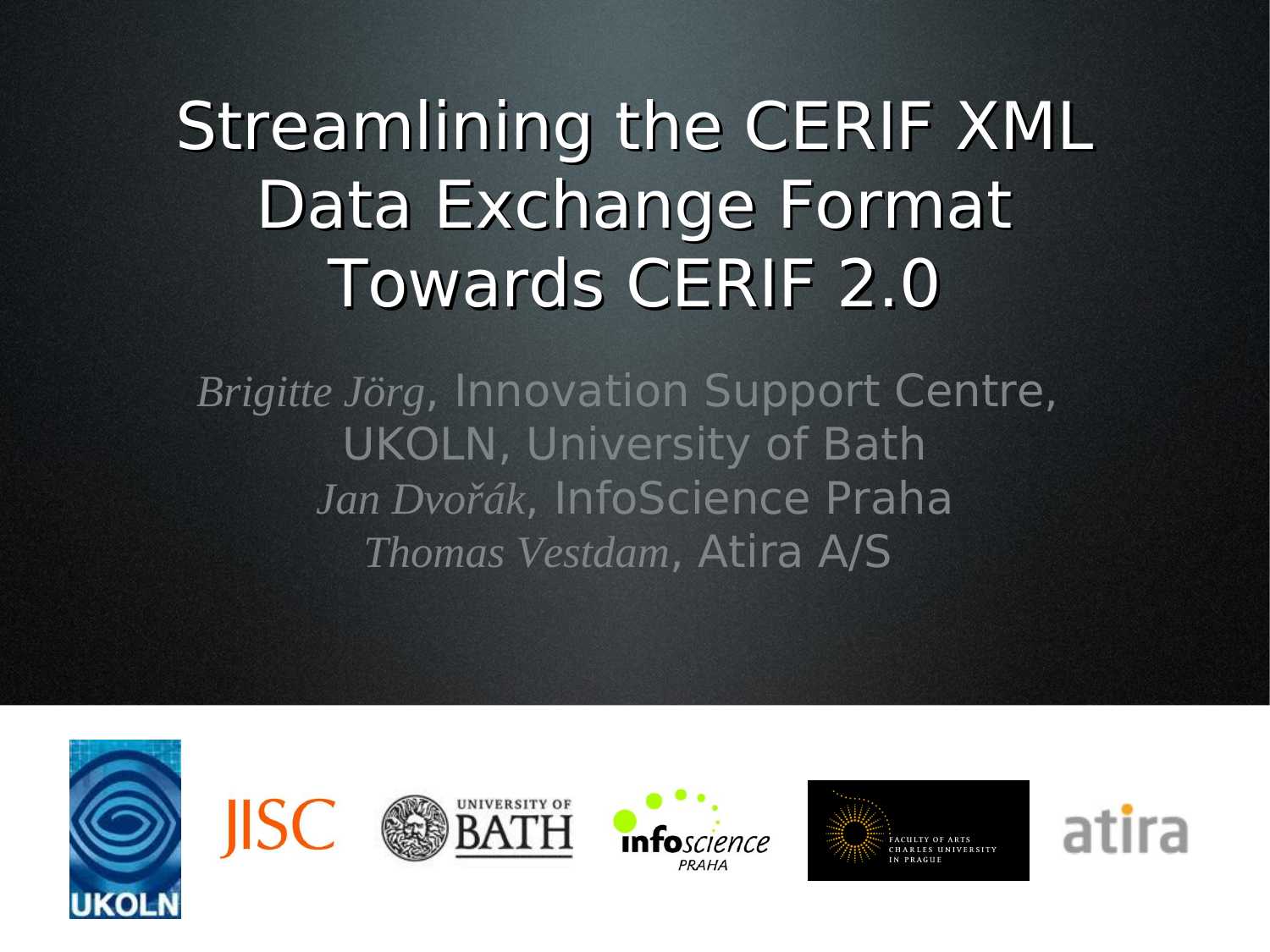# Streamlining the CERIF XML Data Exchange Format Towards CERIF 2.0

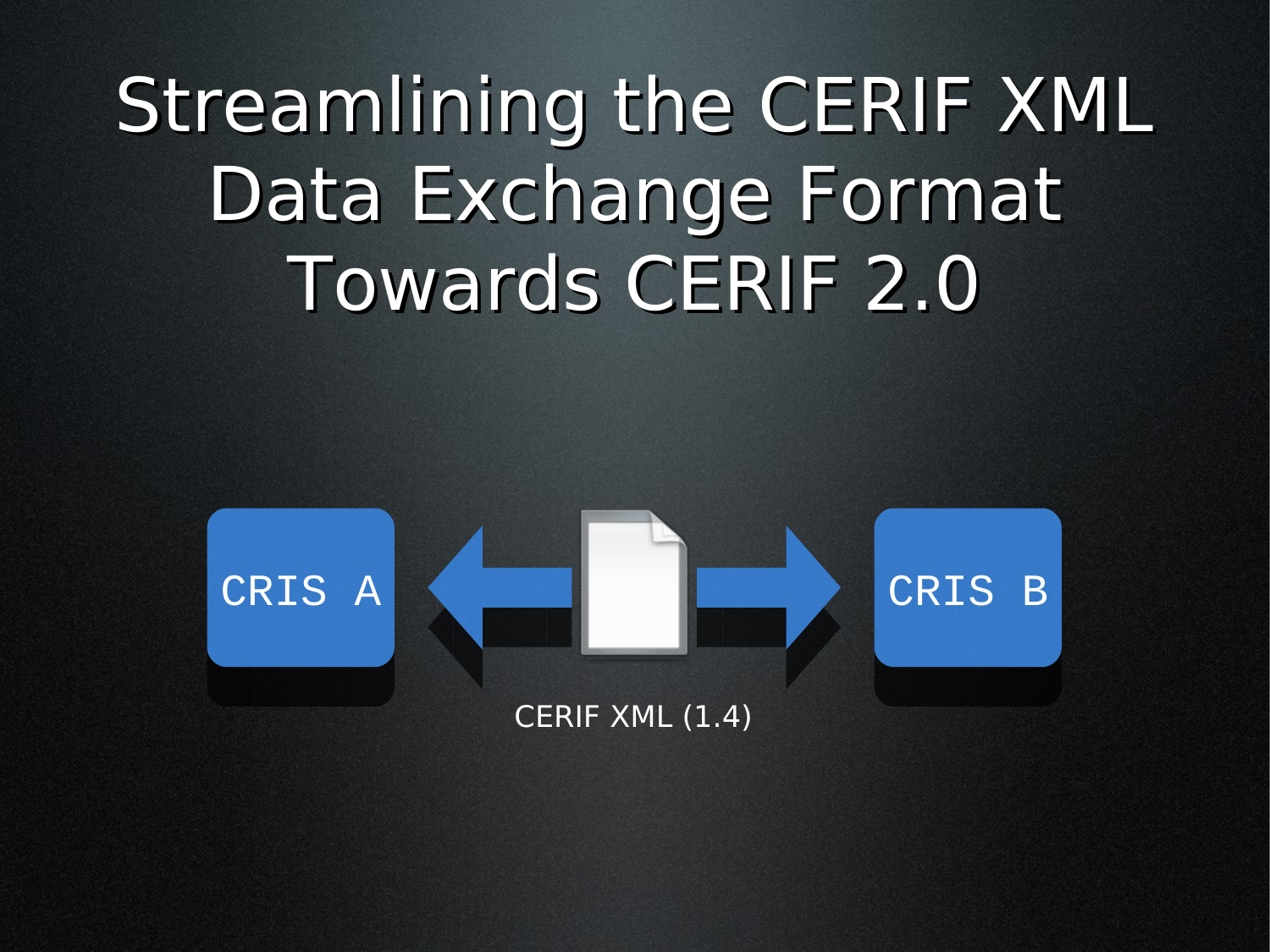## The situation before CERIF 1.4 (1)

- 1:1 mapping from ER-model to the XML format
- One XML file per entity (type)
	- Every entity
- One namespace per entity-"file"
	- All had the same root element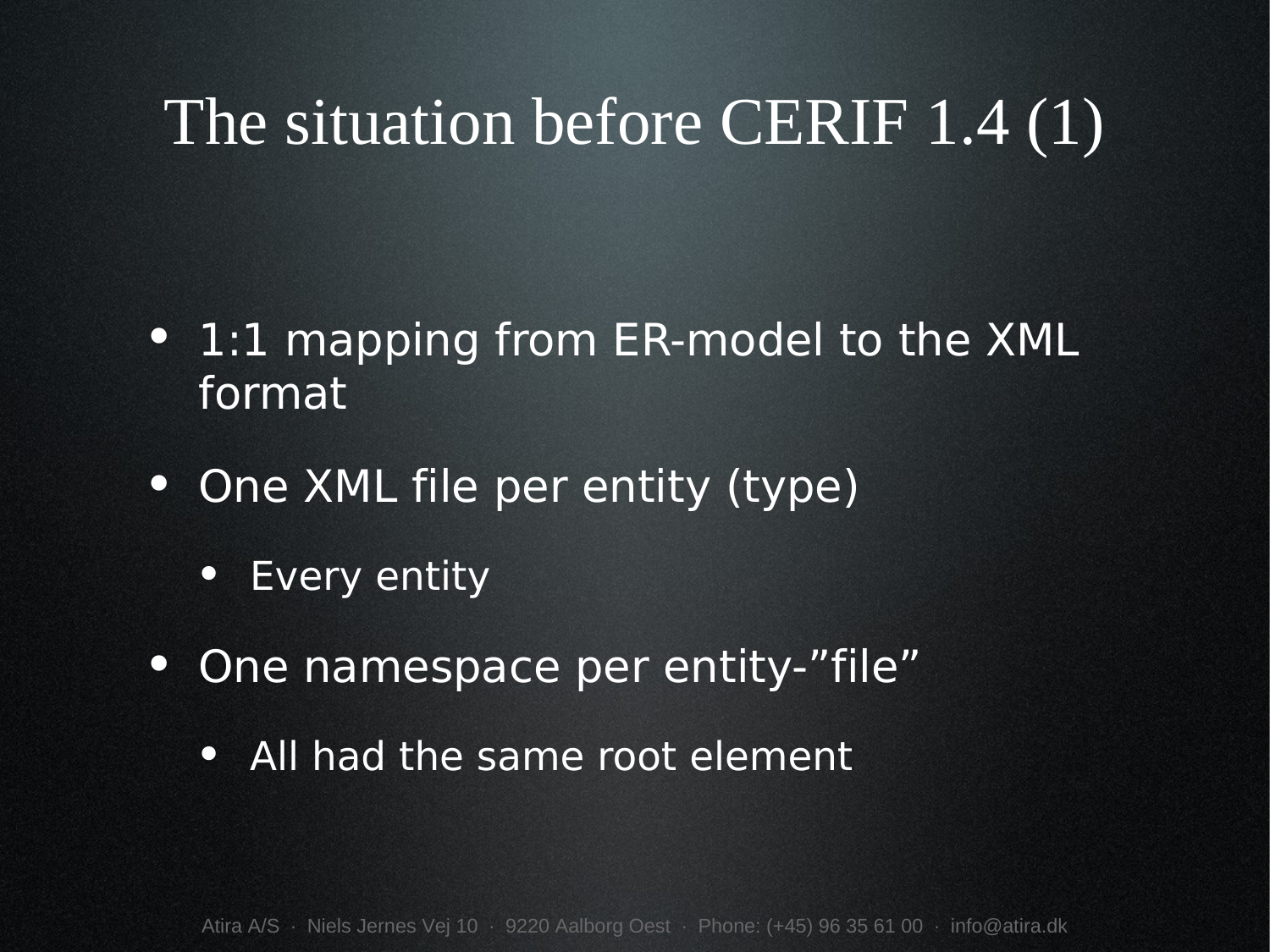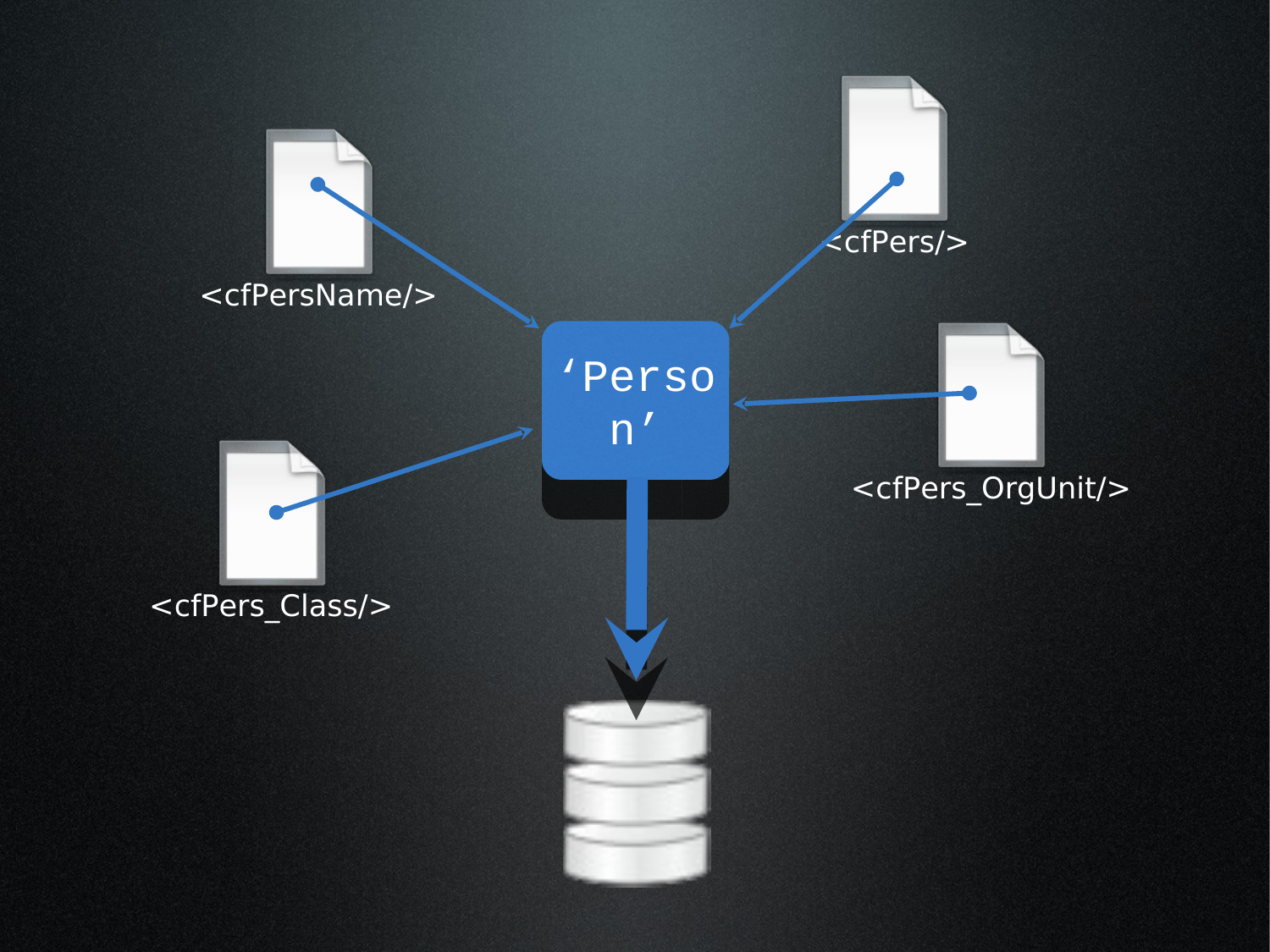## The situation before CERIF 1.4 (2)

#### *The Fragmentation Problem*

- •CRISPOOL
	- Transformation from CERIF XML was complex
- •Exchange in general (web-service)
	- Format should be concise
	- Format should "support" streaming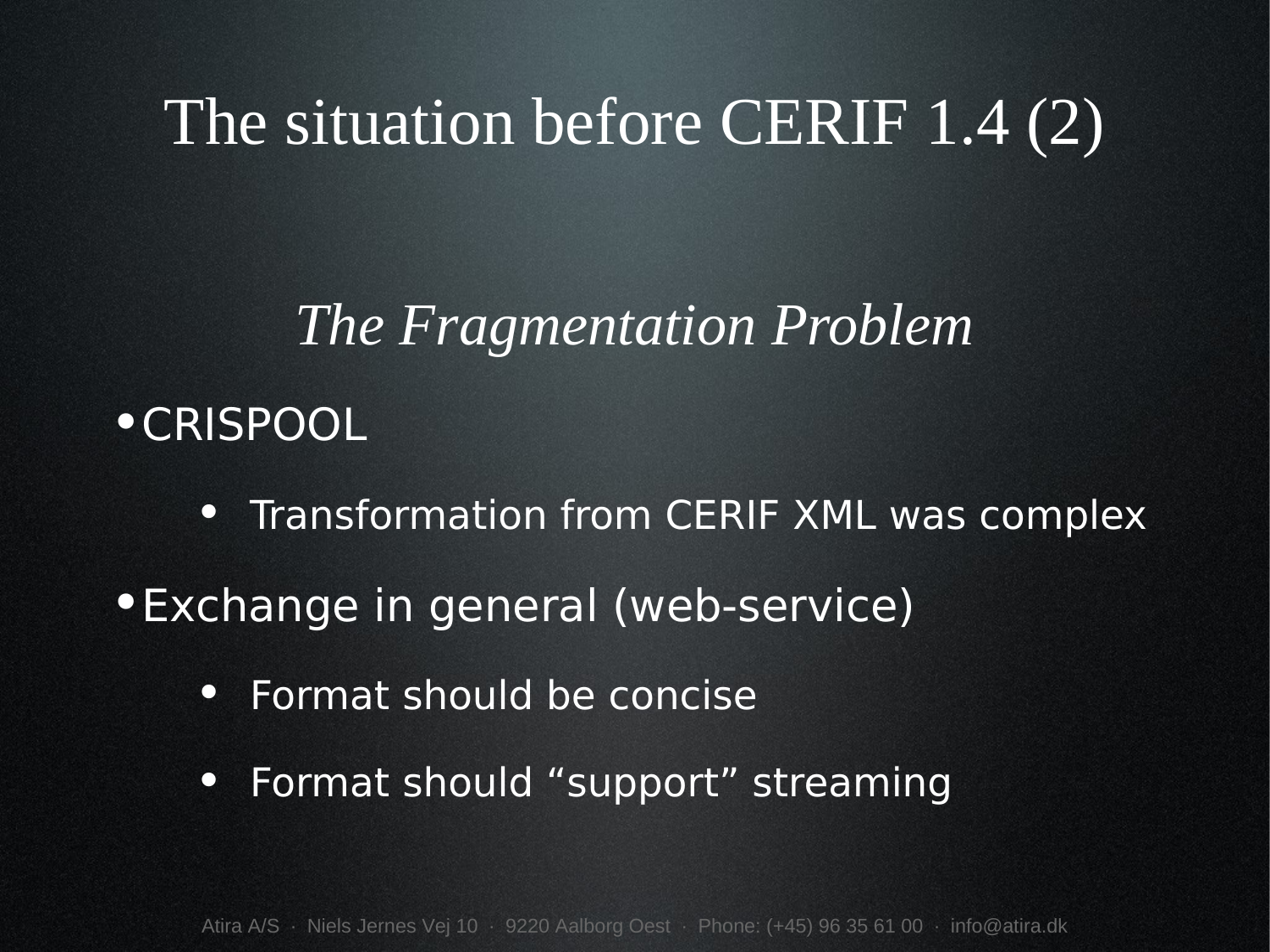## The solution (CERIF 1.4 XML)

- One XML Schema and one namespace
	- One vocabulary
	- One file
- Make extensive use of xml-types
	- Generalisation, composition and reusability
- Allow embedding
	- Multilingual Entities
	- Link Entities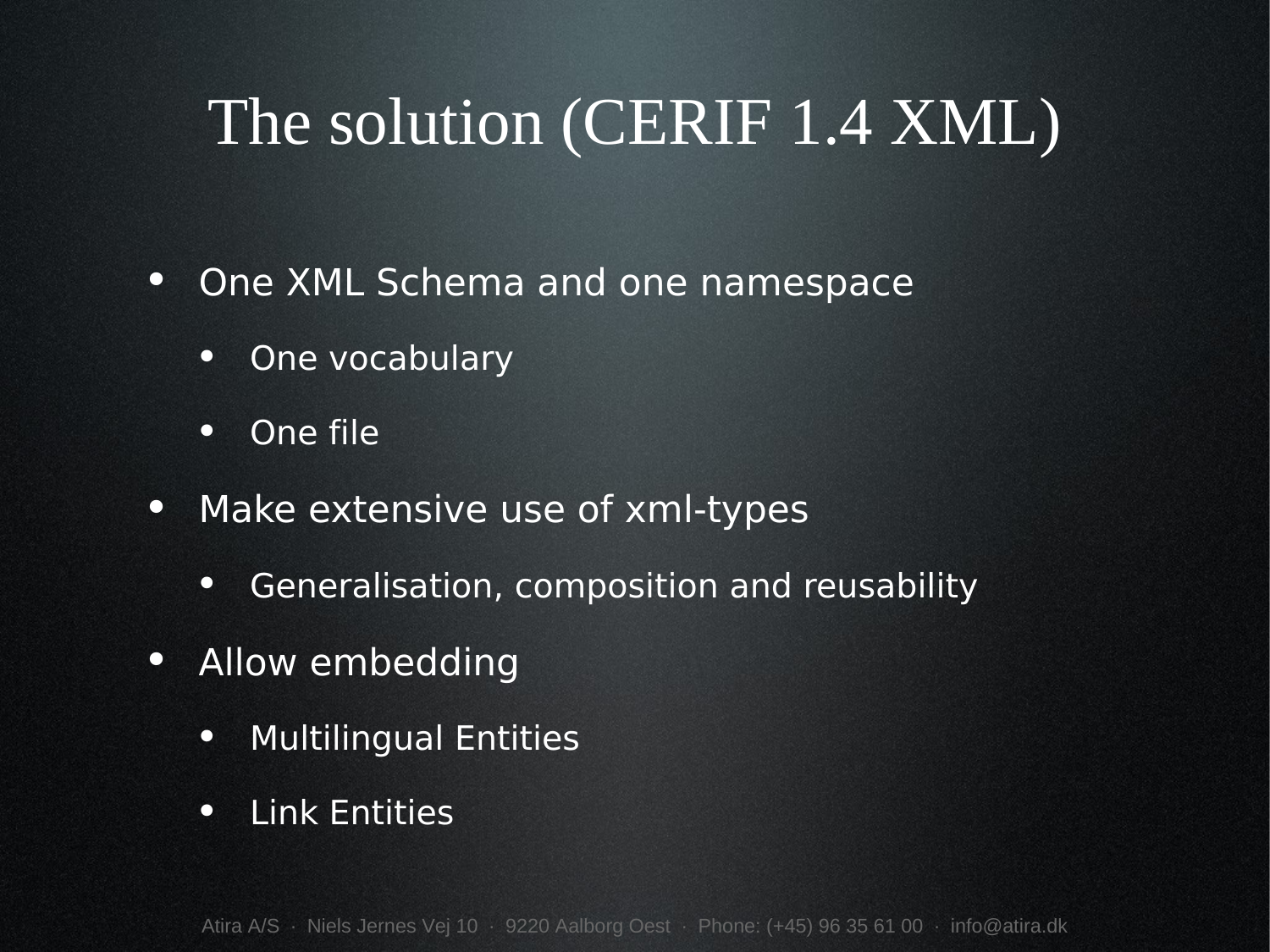#### Examples (1) - Multilingual Entities

#### <cfProj>

<cfProjId>2476d360-9e21-4107-84a9-e676b7e5334d</cfProjId> <cfStartDate>2004-03-27T00:00:00</cfStartDate> <cfEndDate>2012-03-27T00:00:00</cfEndDate> <cfTitle cfLang="en" cfTrans="o">English original project title</cfTitle> <cfTitle cfLang="fr-CA" cfTrans="h">Traduit titre français</cfTitle> </cfProj>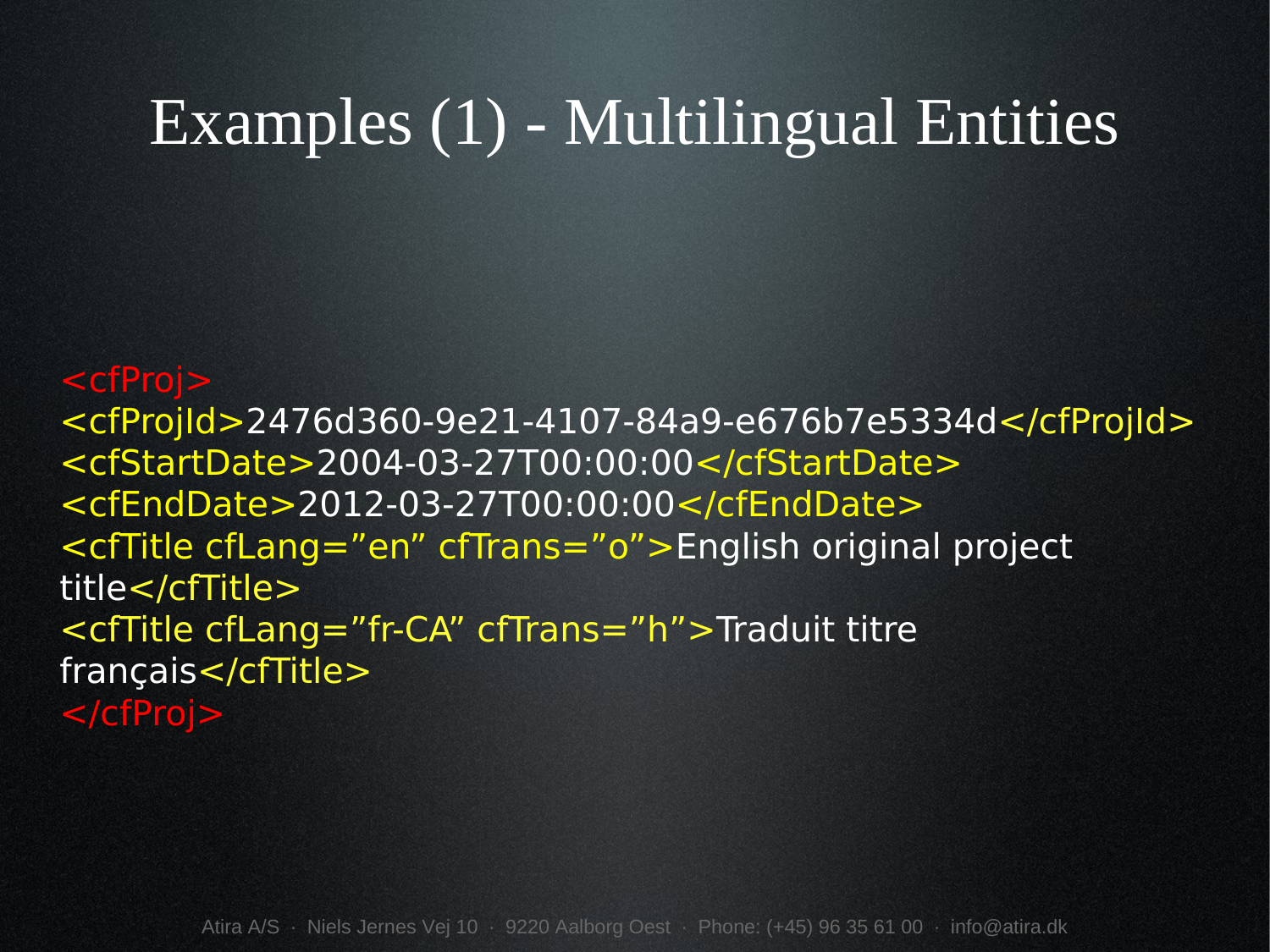## Examples (2) - Link Entities

<cfOrgUnit> <cfOrgUnitId>fe0ab199-bb97-4e20-b109- 2371b82d773a</cfOrgUnitId> <cfName cfLang="en" cfTrans="o">organization name</cfName> <cfProj\_OrgUnit> <cfProjId>2476d360-9e21-4107-84a9 e676b7e5334d</cfProjId> <cfClassId>classification-uuid</cfClassId> <cfClassSchemeId>classification-schemeuuid</cfClassSchemeId> <cfStartDate>2004-03-27T00:00:00</cfStartDate> </cfProj\_OrgUnit> </cfOrgUnit>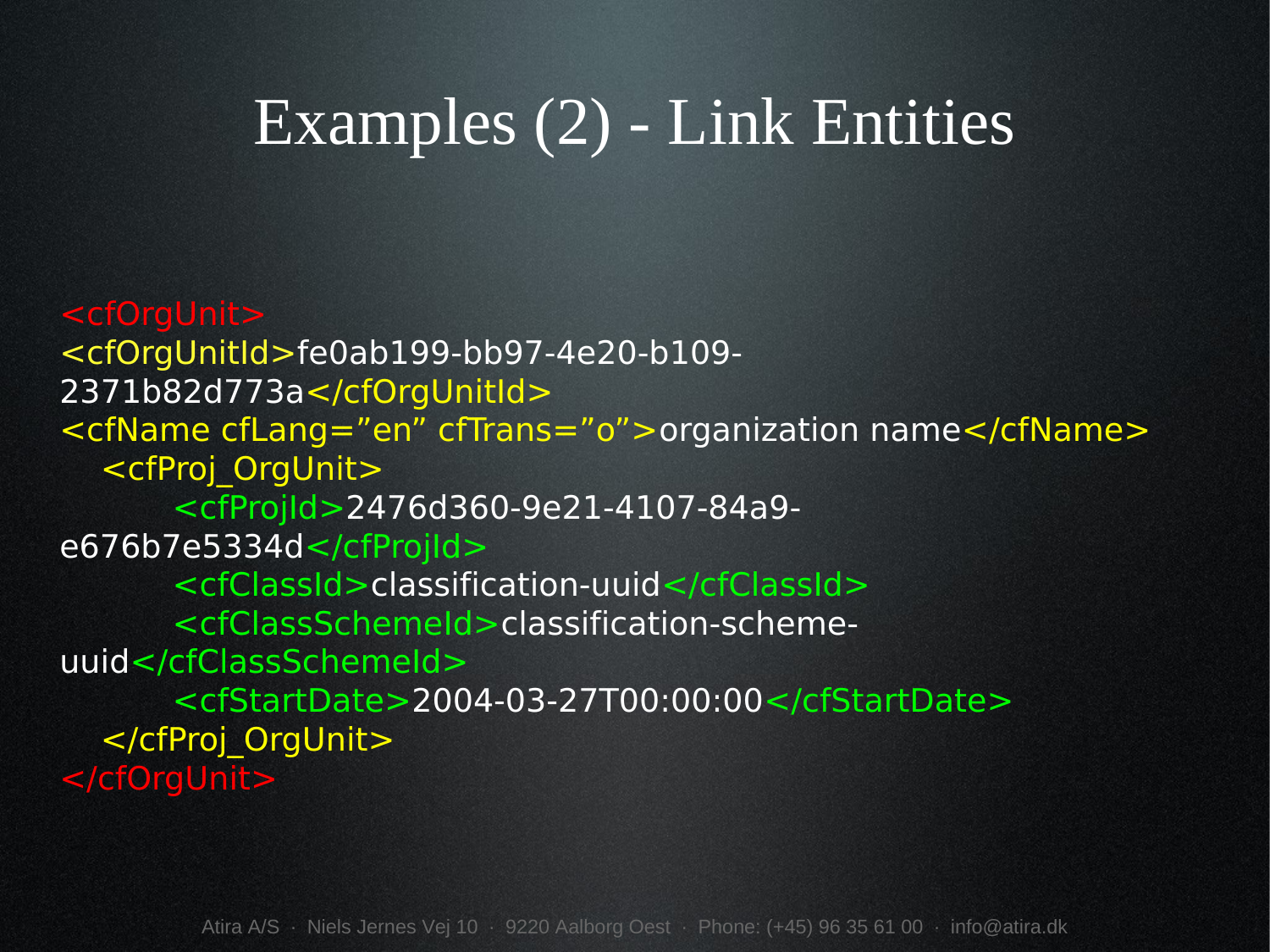#### Examples (3) - Link Entities

<cfProj> <cfProjId>2476d360-9e21-4107-84a9-e676b7e5334d</cfProjId> <cfTitle cfLang="en" cfTrans="o">English original project title</cfTitle> <cfProj\_OrgUnit> <cfOrgUnitId>fe0ab199-bb97-4e20-b109- 2371b82d773a</cfOrgUnitId> <cfClassId>classification-uuid</cfClassId> <cfClassSchemeId>classification-schemeuuid</cfClassSchemeId> <cfStartDate>2004-03-27T00:00:00</cfStartDate> </cfProj\_OrgUnit> </cfProj>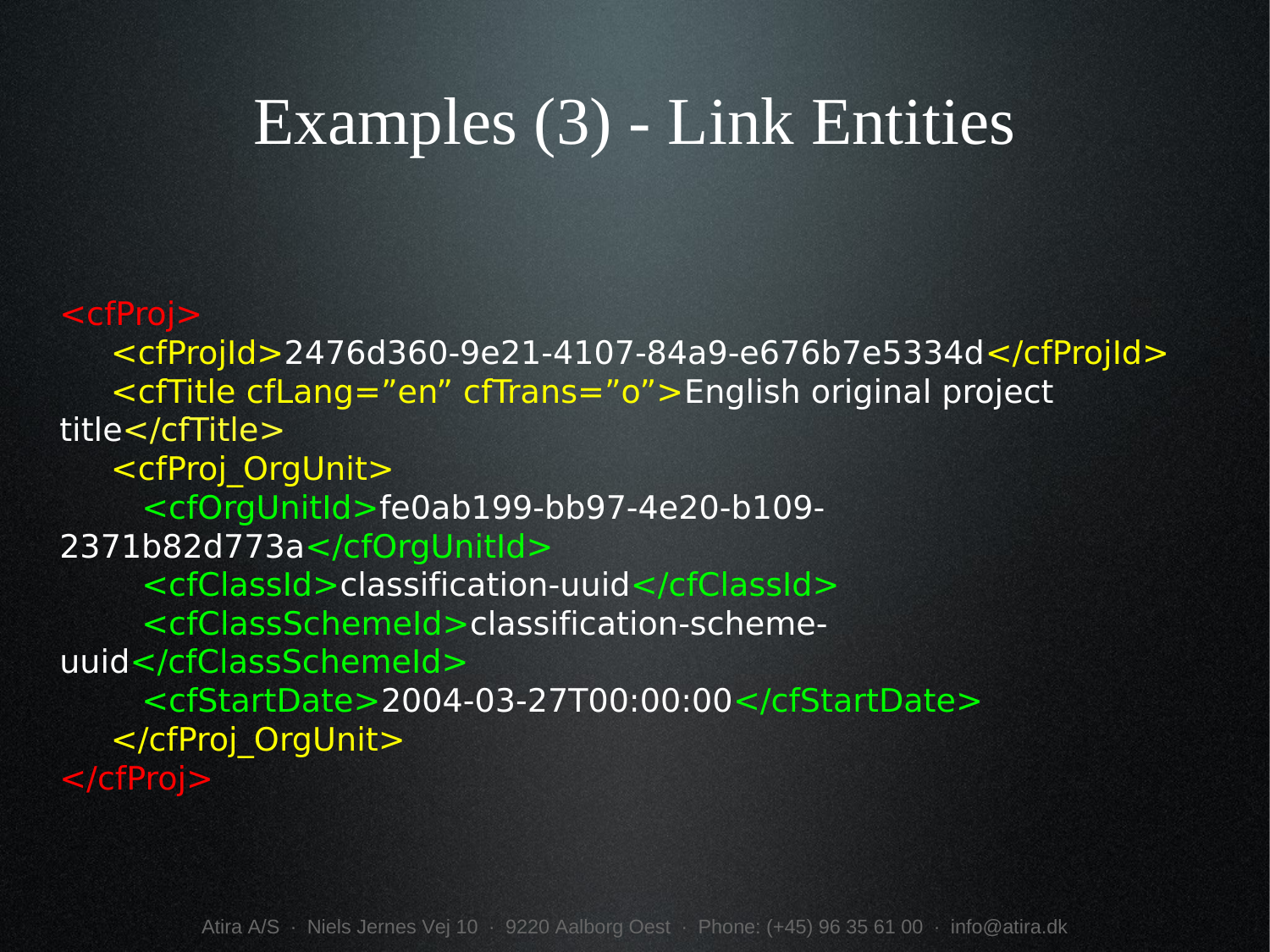#### Examples (4) - Unary Link Entities

<cfOrgUnit> <cfOrgUnitId>fe0ab199-bb97-4e20-b109- 2371b82d773a</cfOrgUnitId> <cfName cfLang="en" cfTrans="o">organization name</cfName> <cfProj\_OrgUnit> ... </cfProj\_OrgUnit> <cfOrgUnit\_Class> <cfClassId>classification-uuid</cfClassId> <cfClassSchemeId>classification-scheme-uuid</cfClassSchemeId> <cfStartDate>2004-03-27T00:00:00</cfStartDate> </cfOrgUnit\_Class> </cfOrgUnit>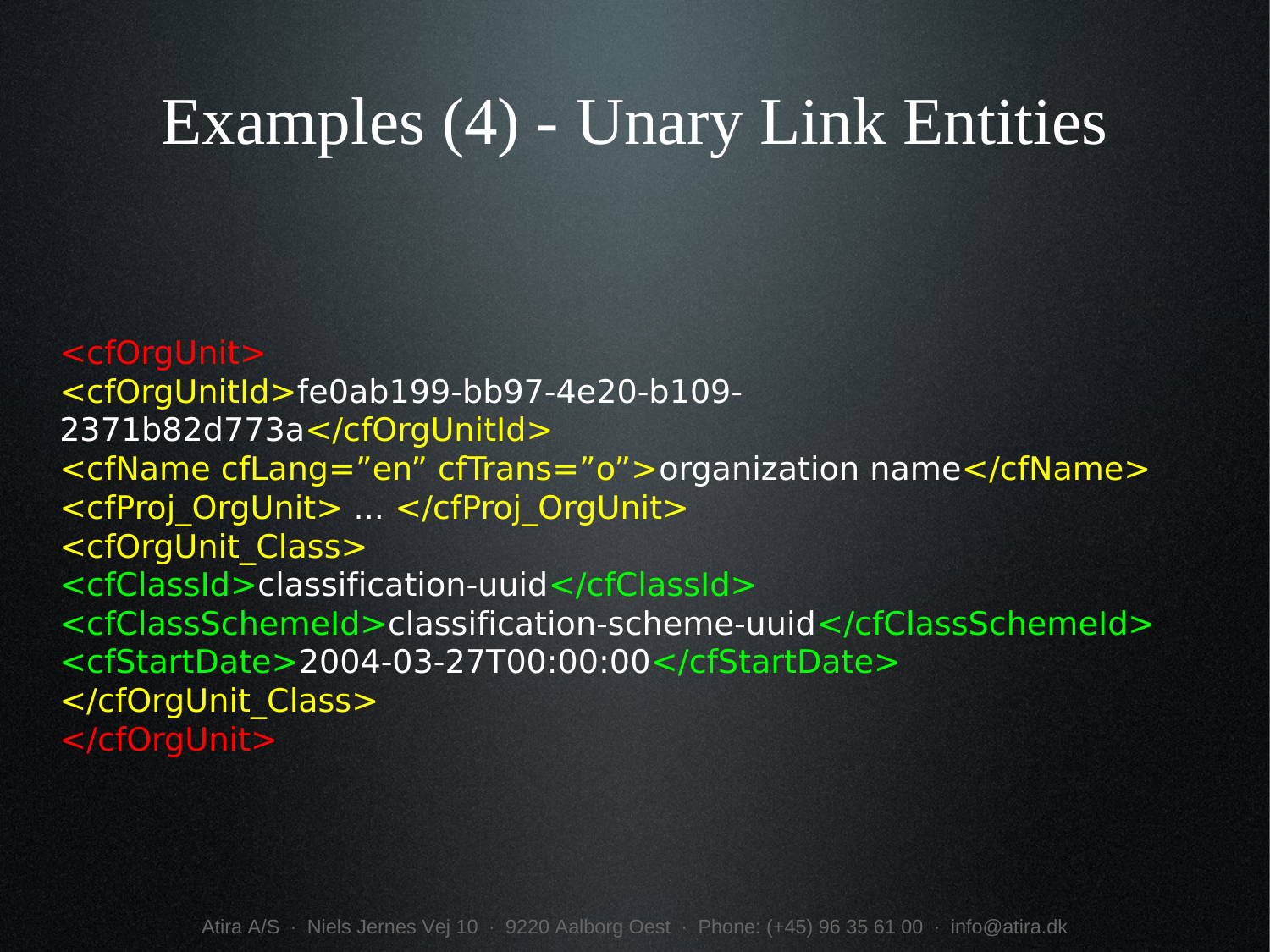#### Examples (5) - In symphony

<?xml version="1.0" encoding="UTF-8"?>  $<$ CERIF  $\ldots$  > <cfOrgUnit> ... </cfOrgUnit> <cfPers> ... </cfPers> <cfPers\_OrgUnit> ... </cfPers\_OrgUnit> <cfClassScheme> <cfClass> ... </cfClass>

... </cfClassScheme>  $<$ /CERIF $>$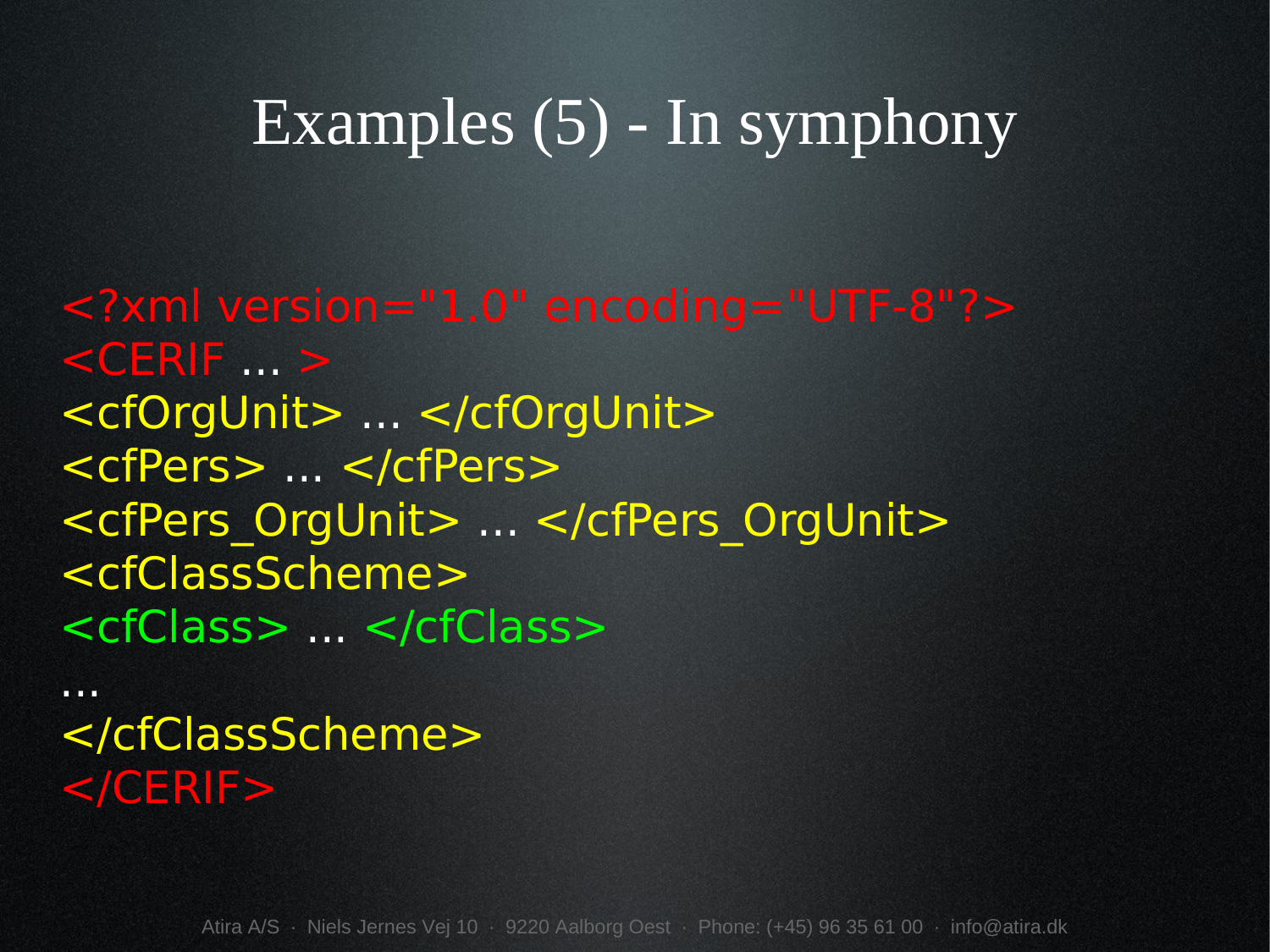#### Examples  $(6)$  - the namespace

#### urn:xmlns:org:eurocris:cerif-1.4-0

- •urn the URN scheme
- xmlns the realm of XML namespaces
- •org:eurocris the responsible organisation
- cerif the name of the product
	- 1.4 the release of the product
	- 0 the release version of the XML exchange format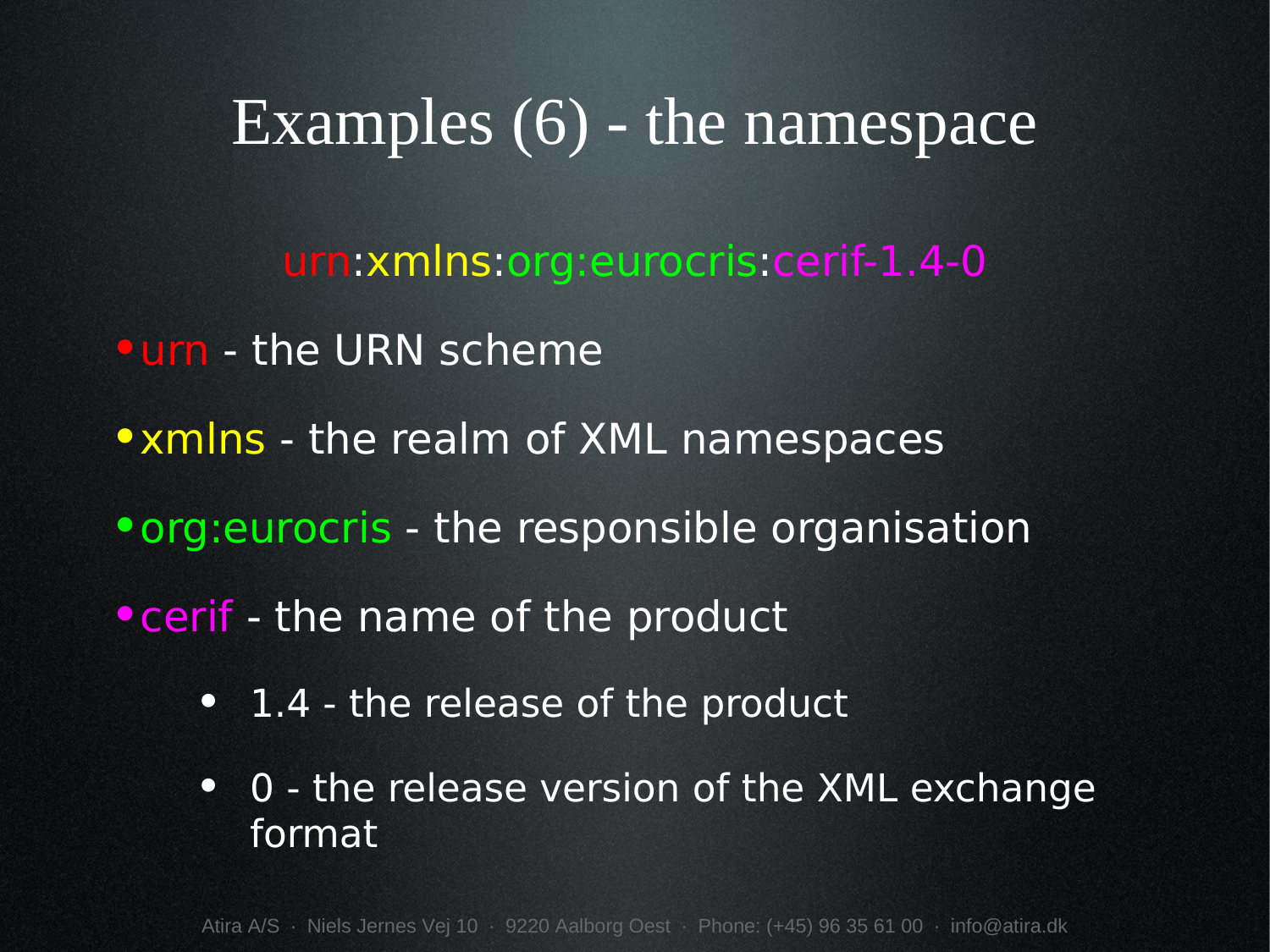#### Additional Advantages

- Derived from CERIF ER Model
	- Auto generated based on a set of rules
- Backwards compatible
	- Just change the namespace in old files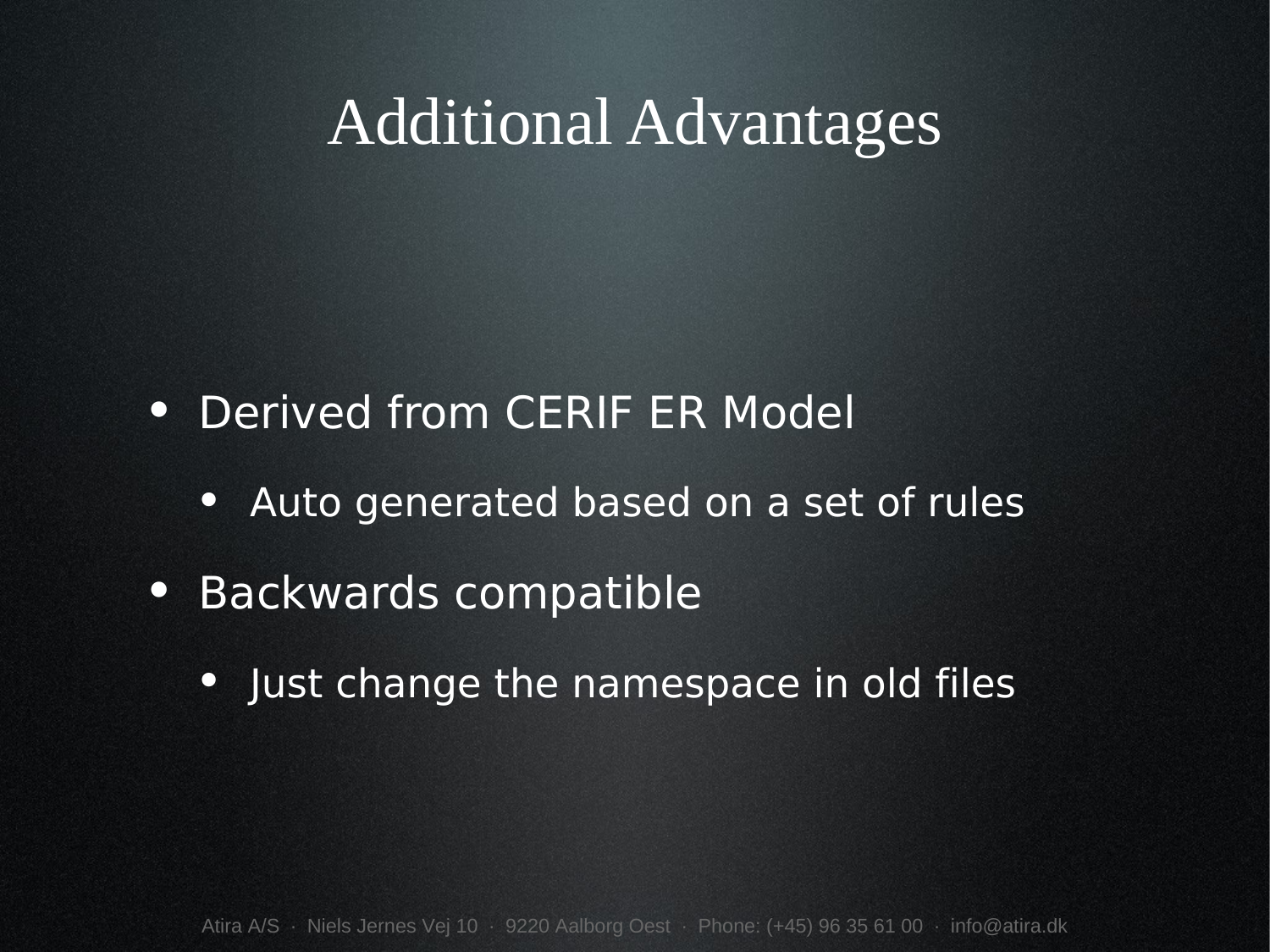#### Possibilities for improvement

- There are more options for embedding
	- Addresses and names
- Stream processing can still be difficult
	- You do not necessarily have names and links at hand when you have an entity at hand
	- Should we utilize redundancy?
	- Can we have rules for ordering of elements?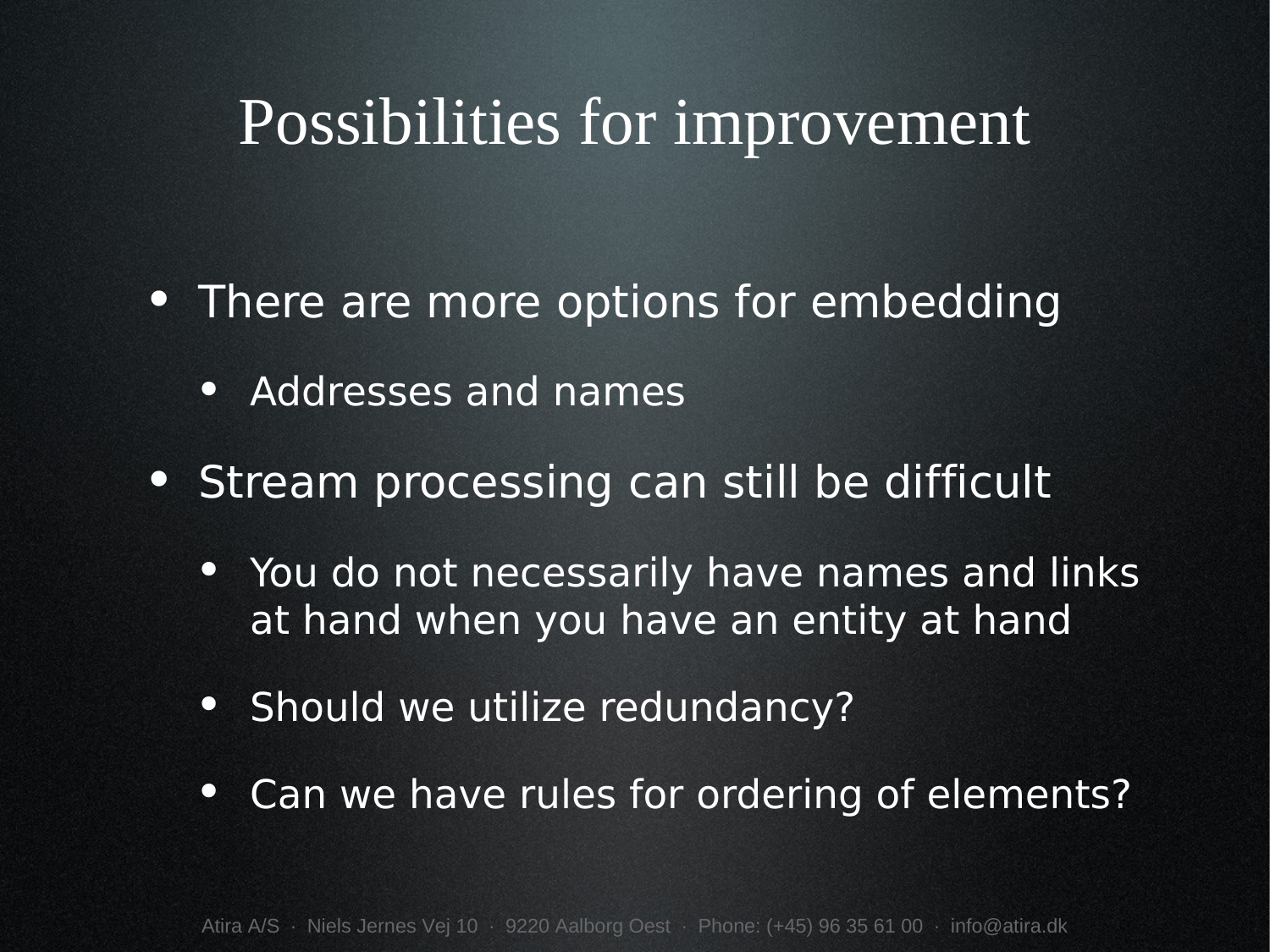## Future directions (1)

- Semantics
	- Classification schemes as imports (or in-line)
	- Validation rules?
- Context information in root element
	- "Specification" of how the XML message should be interpreted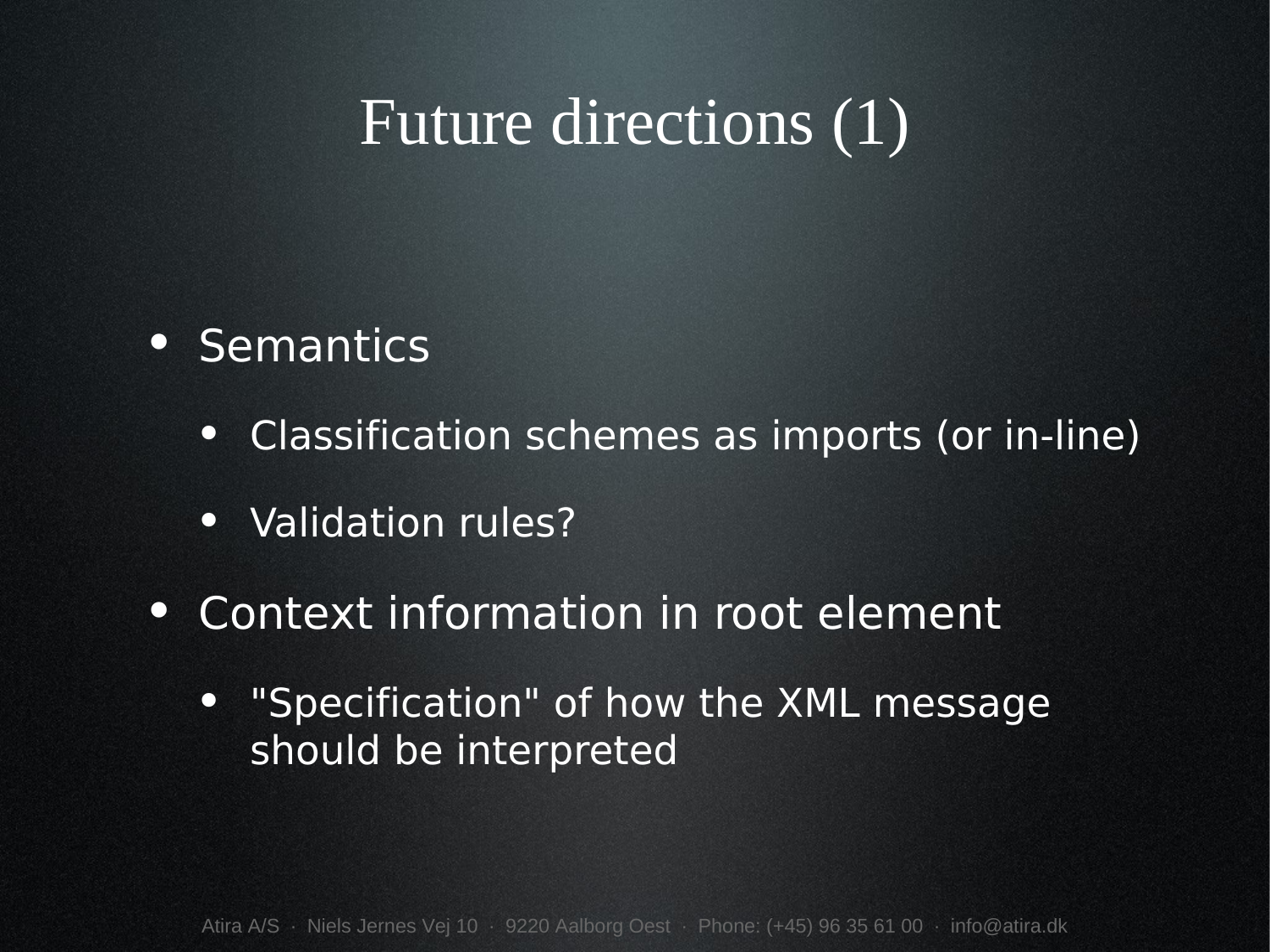## Future directions (2)

- Use-case specific CERIF XML versus Canonical CERIF XML
	- Example in context of publications
		- The name of an author on a publication
		- Orderings (authors, etc.)
	- Could convey actual semantics
	- Requires transformations